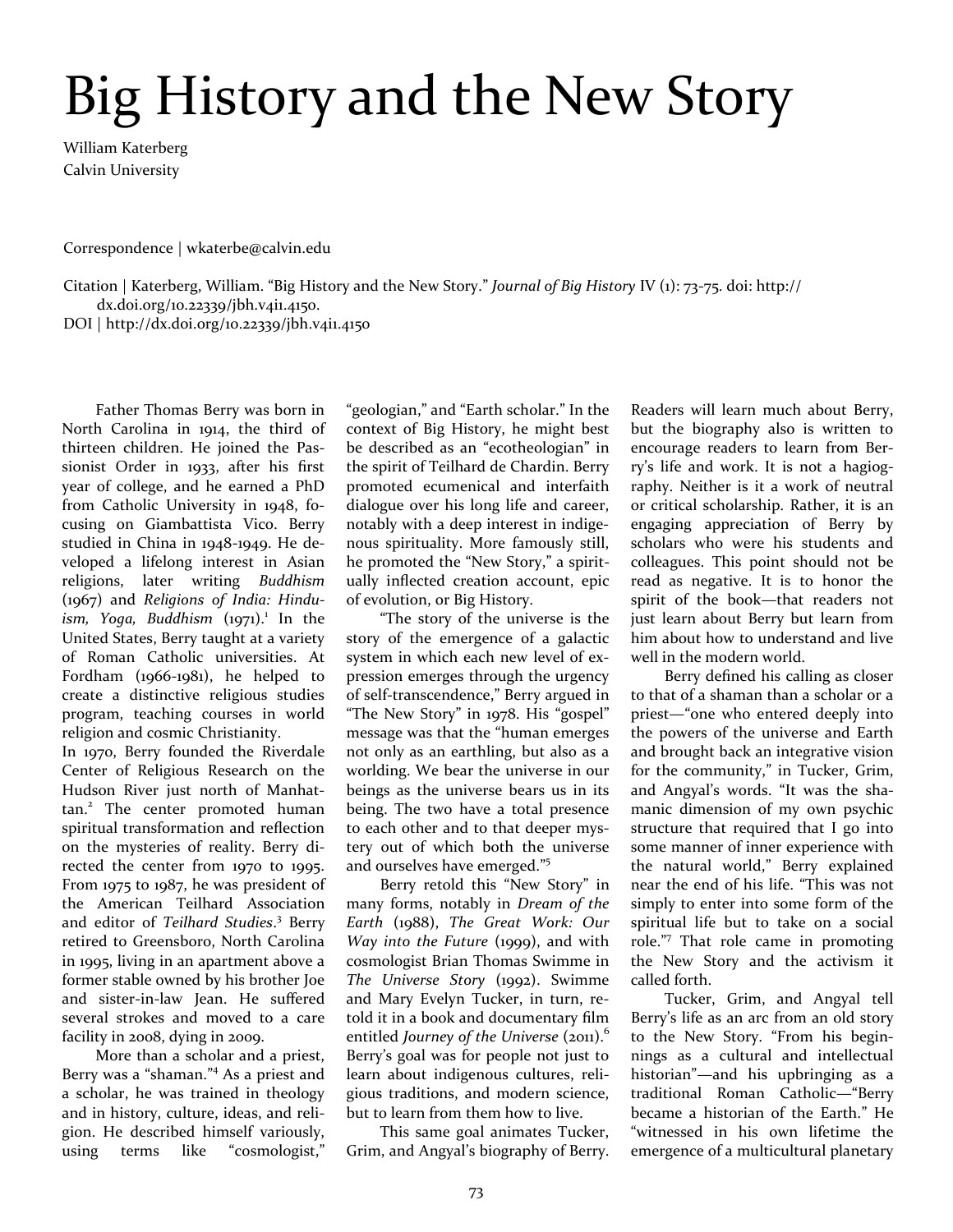

Thomas Berry. Source: Wikipedia

civilization as cultures came in contact around the globe," and he wanted to put this story in "the larger arc of Earth history and the evolution of the universe." Berry "recognized the power of an evolutionary story to engage humans in the great questions: where have we come from, how do we belong, why are we here?" Humanity needed the New Story to meet the needs of a globalizing humanity transforming not just themselves but the planet too. Berry believed that such a transformation was "not only possible but already emerging." Tucker, Grim, and Angyal argue that the possibility of transformation is "the promise of Berry's perspective." The New Story "adds fresh energy to what Berry called the 'Great Work,' namely, what each person and community can contribute to a flourishing future."<sup>8</sup>

*Thomas Berry* is not structured as a straightforward biography or a lifeand-times story. The first two-thirds of the book cover Berry's formative experiences, the development of his thought, and the major components of his career as a teacher, guru, and activist. The last third of the book, in greater depth, explores both their sources and their evolution. It includes chapters on "narratives of time," Teilhard de Chardin, Confucian thought, and indigenous traditions.

Nasser Zakariya's assessment of "epics of evolution" helps to assess where Berry's "New Story" fits with Big History.<sup>9</sup> Zakariya explores the tensions, even contradictions, in how ep-

ics of evolution try to weave together scientific fact and explanation with a mythic arc. Like other epics of evolution, Big History blends elements of modern science with philosophical and religious assumptions that are rooted in premodern religious and cultural traditions. Sometimes the blending is implicit and intellectual.<sup>10</sup> Sometimes it is overtly spiritual or religious in character. In this fashion, Berry's New Story uses modern science but is defined by its spirituality, drawing on Judaism and Christianity, other world religions, and indigenous traditions. The New Story was not materialist, but appealed to primordial experience, mystery, and mysticism. It reflected Berry's eco-theological interests and his inter-faith sensibility.

Like many Americans, Berry viewed Native Americans as the world's "first ecologists."<sup>11</sup> One of his influences was Nicholas Black Elk, a Lakota healer-shaman and Roman Catholic catechist. Black Elk lived closely to the land, especially as a boy before the American conquest of the Lakota in the 1870s. He never gave up his Lakota culture and rituals, but he converted to Roman Catholicism and baptized more than four hundred Native Americans. The Church has begun the process of canonizing Black Elk.<sup>12</sup> Black Elk's life journey was very different than Berry's, of course, but they shared an inclination to treat traditions not as mutually exclusive but cross-pollinating.

What Big Historians will make of Berry's New Story depends on whether they are put off by or value engaging with mysticism and religious traditions. Berry described himself among other things as a "cosmologist." The term can refer to both scientific and philosophical or theological accounts, or a mix of all three. Mythopoetic accounts probably belong in a different, if overlapping, category (e.g., the account in Genesis 1-3 is a quite different genre from a systematically developed cosmology written by a twentieth century theologian). But mythopoetic elements often are woven into epics of evolution, especially popular ones. Even if it is not always clear whether

such weavings are intellectually coherent, they are appealing to people because they offer scientific reference points, cultural rituals, and spiritual and emotional experiences.

Berry's New Story has been influential among some advocates of Big History and his ideas have been featured at conferences—notably when the documentary film *Journey of the Universe* was screened at the Big History conference at Dominican University in California in 2014. The conference at Villanova in 2018 included New Story-style "liturgy" in its opening and closing sessions—all to some controversy. A conflict between "spiritual agendas" and "science" has been part of discussions at Big History conferences in 2014, 2016, and 2018 and in the pages of *Origins* and the *Journal of Big History*. 13

Perhaps the greatest value of *Thomas Berry: A Biography*, then, is that it can help the [International Big](https://bighistory.org/)  [History Association t](https://bighistory.org/)o work through how to engage both Big History scholarship and New Story-style impulses in the Big History movement; for Big History is more than an academic discipline. From the start it has aspired to, in Berry's words, "the 'Great Work,' namely, what each person and community can contribute to a flourishing future." The conclusion of [David](https://www.ted.com/talks/david_christian_big_history?language=en)  Christian'[s TED talk \(](https://www.ted.com/talks/david_christian_big_history?language=en)2011) and its popularity, attest to the appeal of this "great work."

My own view is that Big History's value is precisely that it is not just meant to teach people about history, but to provide them intellectual tools to live better as individuals and citizens. It exemplifies the holism of a liberal arts approach to learning. Academia does not need yet another new trans-disciplinary movement aspiring to be a new discipline; it needs public scholars who bring together science, politics, historiography, philosophy, and, yes, religion in compelling ways. If so, then it is appropriate to explore the cosmological and eco-spiritual impulses of figures like Berry, both as something to study and critique and as something from which to learn.

This biography, the writings of Berry, Swimme, and Tucker, and similar